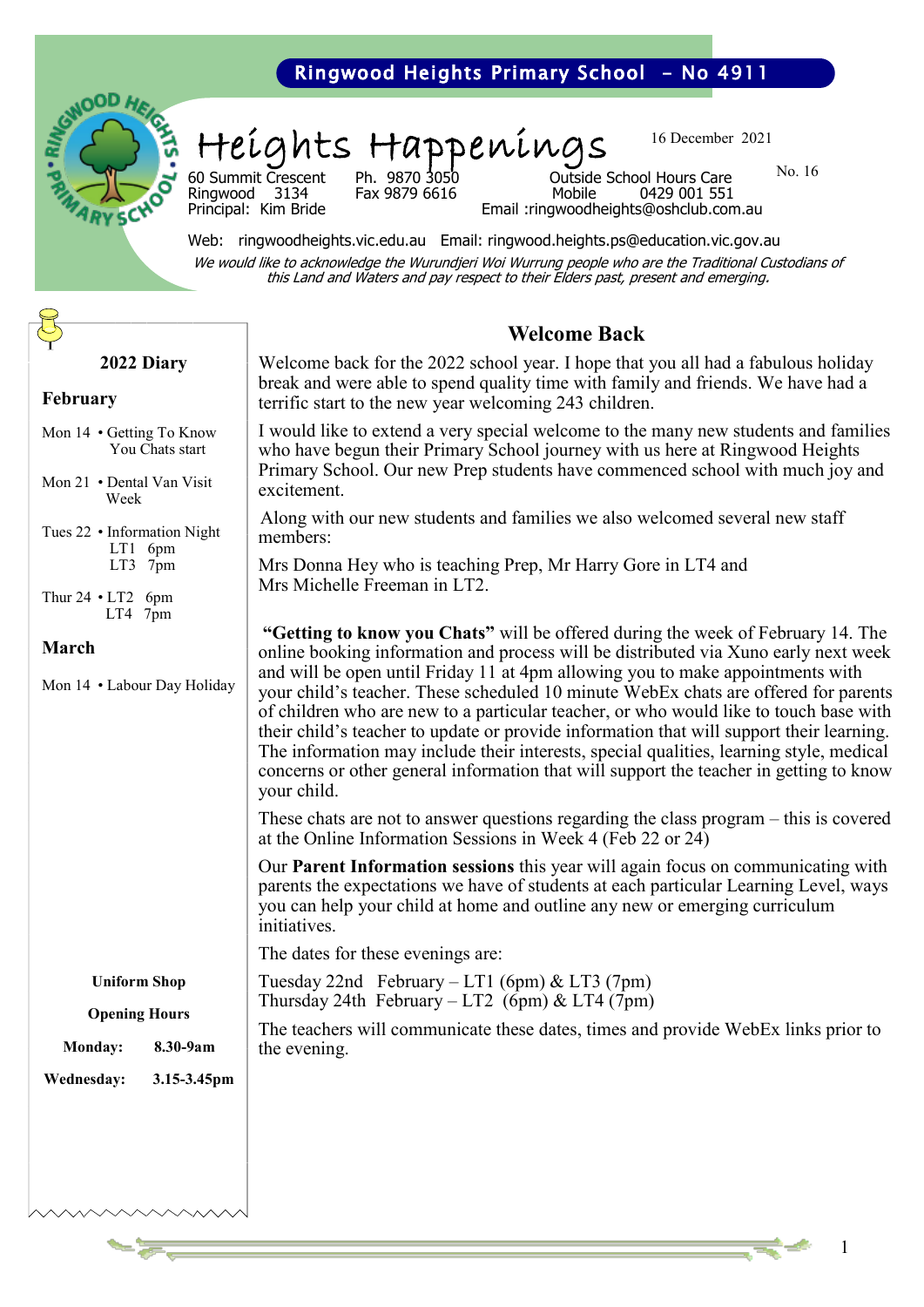# Ringwood Heights Primary School - No 4911

# **Staffing**

## **2022 Team Leaders**

| Amanda Dean      |
|------------------|
| Donna Hey        |
| Georgia Schumann |
| Eliza Wood       |
| Jess Morgan      |
|                  |

#### **2022 Staff Specialists**

| шэь                |                         |
|--------------------|-------------------------|
| Performing Arts    | Vicki Cunningham        |
| Library            | Karen Trease            |
| <b>Visual Arts</b> | Class Teachers/Teams    |
|                    | - weekly lessons in the |
|                    | Artroom                 |
| PE/Sport           | Amanda Dean             |
| <b>AUSLAN</b>      | Karina Cove             |
|                    |                         |

## **Classroom Teachers**

## **Learning Team 1**

Prep H Mrs Donna Hey Mr James Lumsden/Ms Katherine Butcher

## **Learning Team 2**

| 2S                     | Ms Georgia Schumann    |
|------------------------|------------------------|
| 2RB                    | Mrs Donna Ramage       |
| 2RB                    | Mrs Katherine Butcher  |
| 2E                     | Ms Stephanie Eddington |
| 2F                     | Mrs Michelle Freeman   |
| <b>Learning Team 3</b> |                        |
| 3W                     | Ms Eliza Wood          |
| 3RL                    | Mrs Jude Ridley        |
| 3RL                    | Mr James Lumsden       |
| 3 <sub>R</sub>         | Mr Rob Bennett         |
|                        |                        |

#### **Learning Team 4**

Cory van der Jagt Rebecca Hayes Jocelyn Lyons Sue Vanderree

4M Ms Jessica Morgan 4DC Mrs Hayley Davison 4DC Mrs Alex Clark 4G Mr Harry Gore

## **IntegrationAides Office Staff**

Mary Clarke Kay Gardner Carol Godden Michelle Stringer

#### **Assistant Principal Learning Specialist**

(Wed, Thurs)

Jo Parry Mr James Lumsden

## **Communication : XUNO / Email/ Website/Facebook/ Instagram**

We currently use **XUNO** as our main form of communication. Regular notifications and reminders will be posted and will include all excursions, activities at school, reminders and the newsletter. Please be reminded about the use of the 'absences' form to alert teachers of your child's absences (instructions are attached).

The **newsletter** is compiled fortnightly on a Thursday and then posted to XUNO and will contain regular features such as News from the Principal, Parents Club and OSHClub and Learning Team activities.

We are currently revising our Website and looking at ways to share through Facebook and Instagram. Our Community Liaison Committee will be focussing on this.

If at any stage information is missing from XUNO please alert the office staff who will very happily ensure that information is always as up to date as possible.

## **COVID SAFETY Rules and protocols.**

Thankyou so much for your wonderful support in keeping everyone in the community safe. A list in dot point form below our requests/protocols and rules for clarity. If you are at all concerned or have questions, please don't hesitate to make contact.

- All classrooms have air purifiers, are opening doors and windows for ventilation and taking frequent opportunities to utilise our beautiful playgrounds and learning outdoors.
- Masks are strongly recommended for all students but **mandatory** for staff, adults and students in Years 3-6.
- Rapid Antigen testing is requested to be undertaken twice weekly. You are best placed to know what days suit your family, I just suggest you get into a routine. Thankyou to those families who have already caught the virus early and have isolated quickly. Children will not always be 'symptomatic' which makes the regular screening so very important.
- Each day at about 10 am we will notify you of any new infections. The extracurricular activities which will be listed if required, may include –

2